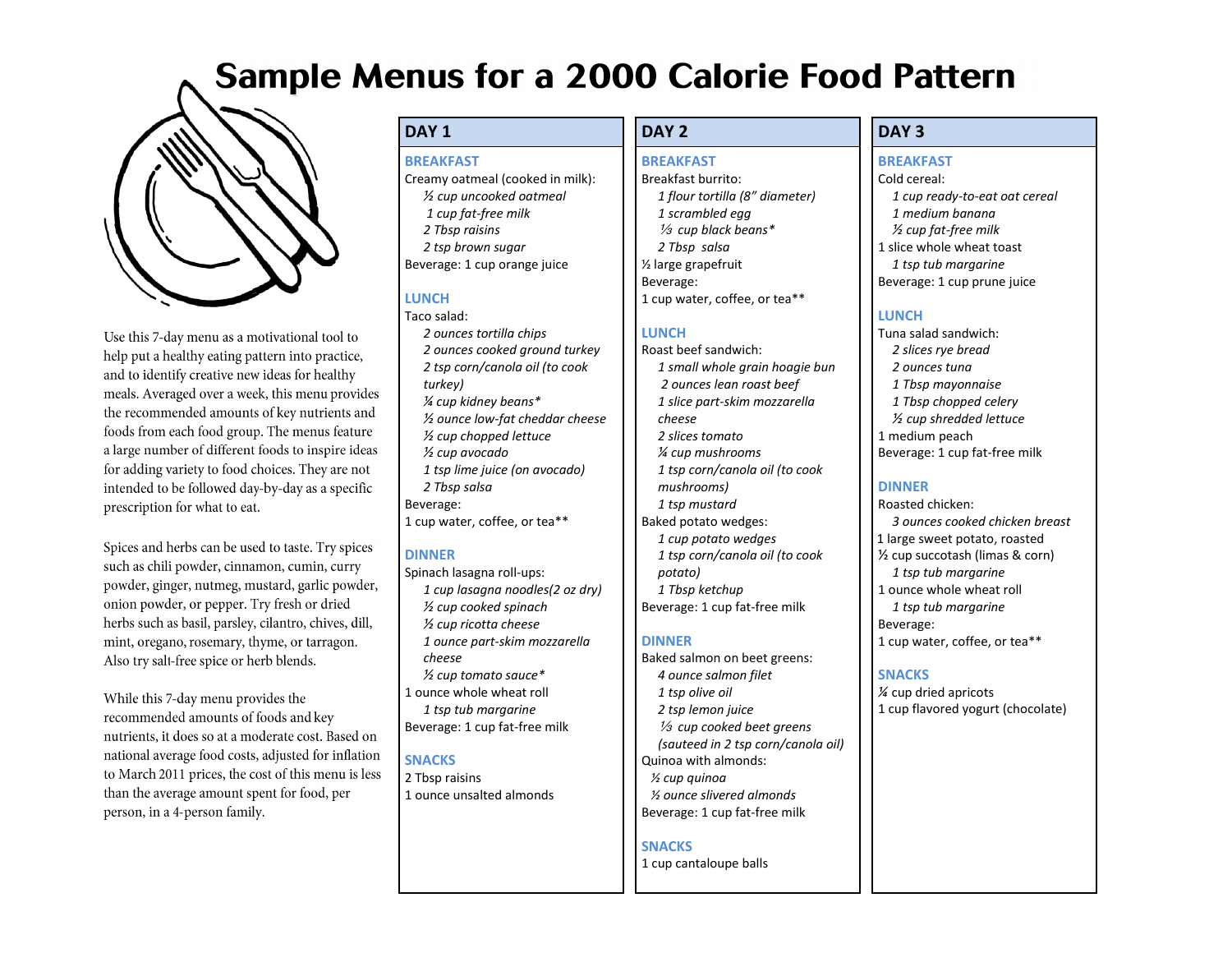# **Sample Menus for a 2000 Calorie Food Pattern (cont'd)**

# **DAY 4 DAY 5 DAY 6 DAY 7**

### **BREAKFAST**

1 whole wheat English muffin *1 Tbsp all-fruit preserves* 1 hard-cooked egg Beverage: 1 cup water, coffee, or tea\*\*

# **LUNCH**

White bean-vegetable soup: *1 ¼ cup chunky vegetable soup with pasta ½ cup white beans\**  6 saltine crackers\* ½ cup celery sticks Beverage: 1 cup fat-free milk

## **DINNER**

- Rigatoni with meat sauce: *1 cup rigatoni pasta (2 oz dry) 2 ounces cooked ground beef (95% lean) 2 tsp corn/canola oil (to cook beef) ½ cup tomato sauce\* 3 Tbsp grated parmesan cheese* Spinach salad:
- *1 cup raw spinach leaves ½ cup tangerine sections ½ ounce chopped walnuts 4 tsp oil and vinegar dressing* Beverage: 1 cup water, coffee, or tea\*\*

**SNACKS** 1 cup nonfat fruit yogurt

# **BREAKFAST**

# Cold cereal:

*1 cup shredded wheat ½ cup sliced banana ½ cup fat-free milk* 1 slice whole wheat toast *2 tsp all-fruit preserves* Beverage: 1 cup fat-free chocolate milk

# **LUNCH**

Turkey sandwich 1 *whole wheat pita bread (2 oz) 3 ounces roasted turkey, sliced 2 slices tomato ¼ cup shredded lettuce 1 tsp mustard 1 Tbsp mayonnaise* ½ cup grapes Beverage: 1 cup tomato juice\*

## **DINNER**

- Steak and potatoes: *4 ounces broiled beef steak* b *cup mashed potatoes made with milk and 2 tsp tub margarine* ½ cup cooked green beans *1 tsp tub margarine 1 tsp honey* 1 ounce whole wheat roll *1 tsp tub margarine*
- Frozen yogurt and berries: *½ cup frozen yogurt (chocolate) ¼ cup sliced strawberries*  Beverage: 1 cup fat-free milk

# **SNACKS**

1 cup frozen yogurt (chocolate)

# **BREAKFAST**

French toast: *2 slices whole wheat bread 3 Tbsp fat-free milk and* b *egg (in French toast) 2 tsp tub margarine 1 Tbsp pancake syrup* ½ large grapefruit Beverage: 1 cup fat-free milk

# **LUNCH**

3-bean vegetarian chili on baked potato: *¼ cup each cooked kidney beans,\* navy beans,\* and black beans\* ½ cup tomato sauce\* ¼ cup chopped onion 2 Tbsp chopped jalapeno peppers 1 tsp corn/canola oil (to cook onion and peppers) ¼ cup cheese sauce 1 large baked potato* ½ cup cantaloupe Beverage:

# **DINNER**

Hawaiian pizza *2 slices cheese pizza, thin crust 1 ounce lean ham ¼ cup pineapple ¼ cup mushrooms 1 tsp safflower oil (to cook mushrooms)* Green salad: *1 cup mixed salad greens 4 tsp oil and vinegar dressing* Beverage: 1 cup fat-free milk

1 cup water, coffee, or tea\*\*

# **SNACKS**

3 Tbsp hummus 5 whole wheat crackers\*

# **BREAKFAST**

Buckwheat pancakes with berries: *2 large (7") pancakes 1 Tbsp pancake syrup ¼ cup sliced strawberries* Beverage: 1 cup orange juice

# **LUNCH**

New England clam chowder: *3 ounces canned clams ½ small potato 2 Tbsp chopped onion 2 Tbsp chopped celery 6 Tbsp evaporated milk ¼ cup fat-free milk 1 slice bacon 1 Tbsp white flour* 10 whole wheat crackers\* 1 medium orange Beverage: 1 cup fat-free milk

# **DINNER**

Tofu-vegetable stir-fry: *4 ounces firm tofu ½ cup chopped Chinese cabbage ¼ cup sliced bamboo shoots 2 Tbsp chopped sweet red peppers 2 Tbsp chopped green peppers 1 Tbsp corn/canola oil (to cook stir-fry)* 1 cup cooked brown rice (2 ounces raw) Honeydew yogurt cup: *¾ cup honeydew melon ½ cup plain fat-free yogurt* Beverage: 1 cup water, coffee, or tea\*\*

# **SNACKS**

1 large banana spread with 2 Tbsp peanut butter\* 1 cup nonfat fruit yogurt

# Notes:

\*Foods that are reduced sodium, low sodium, or no-salt added products. These foods can also be prepared from scratch with no added salt. All other foods are regular commercial products, which contain variable levels of sodium. Average sodium level of the 7-day menu assumes that no salt is added in cooking or at the table.

\*\*Unless indicated, all beverages are unsweetened and without added cream or whitener.

Italicized foods are part of the dish or food that precedes it.